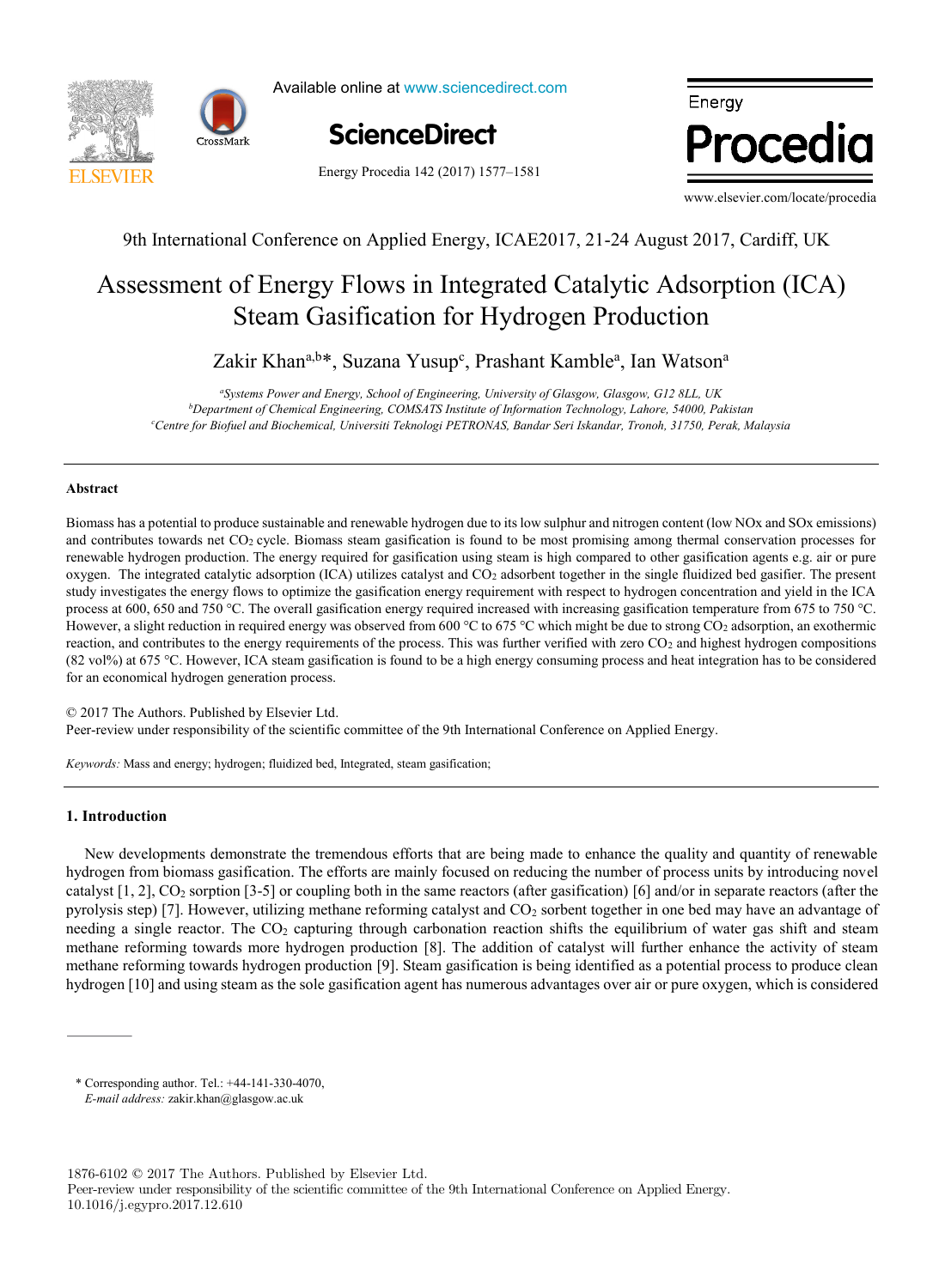costly for small scale operation [11]. However, utilizing steam has a high energy penalty; consequently, optimal experimental conditions need to be identified to allow efficient and economical gasification operation.

The present study addresses the energy flow of ICA steam gasification in a pilot scale bubbling fluidized bed. The study investigates the energy balances with respect to gasification temperature along with hydrogen production under the limitation of CO<sub>2</sub> adsorption temperature inside the gasifier.

| Nomenclature |                                                     |  |
|--------------|-----------------------------------------------------|--|
| H            | enthalpy                                            |  |
| $H_f$        | formation enthalpy                                  |  |
| $\Delta H_i$ | change in enthalpy of individual component          |  |
| $n_i$        | moles flow rate of individual component             |  |
| $Q$ Steam    | energy associated with steam                        |  |
| $Q_{Ext}$    | external energy (energy provide by external heater) |  |
| <b>PKS</b>   | palm kernel shell                                   |  |
|              |                                                     |  |

#### **2. Material and Methods**

#### *2.1. ICA steam gasification system*

Figure 1 shows a process diagram of pilot scale fluidized bed ICA steam gasification system.



Fig. 1. ICA steam gasification system

The gasification system mainly comprises a fluidized bed reactor with external electric heaters, biomass feeding system, steam generator and superheater, cyclone solid separator, wet scrubber, water separator, and gas analyzing system. After the gasifier, product gas passes through the cyclone to separate solid particles from the product gas. The product gas then passes through the scrubber and attains a temperature less than 40 °C and followed by a separator to remove any final traces of water in the product gas stream. The gas sampling point is located at the exit of water separator. The gas analyzing system consisted of Gas Chromatography (Teledyne 7500, Teledyne Analytical Instrument) with an Infrared (IR) type detector. Hydrogen and nitrogen were detected by Gas Chromatography utilizing a Molecular Sieve.

#### *2.2. Energy balance*

The energy balance over the fluidized bed gasifier is shown in Figure 2 and is carried out using Equation (1).

$$
\sum_{i=1}^{N} (H_{PKS} + H_{H_2 0} + Q_{\text{Mean}} + Q_{\text{Ext}}) = \sum_{e=1}^{M} (H_{H_2} + H_{CO} + H_{CO_2} + H_{CH_4} + H_{\text{unreactedseam}})
$$
(1)

Generally, *H* is calculated based on the heat of formation or formation enthalpy represented as  $H_f$ . The enthalpy of each component is calculated using Equation (2).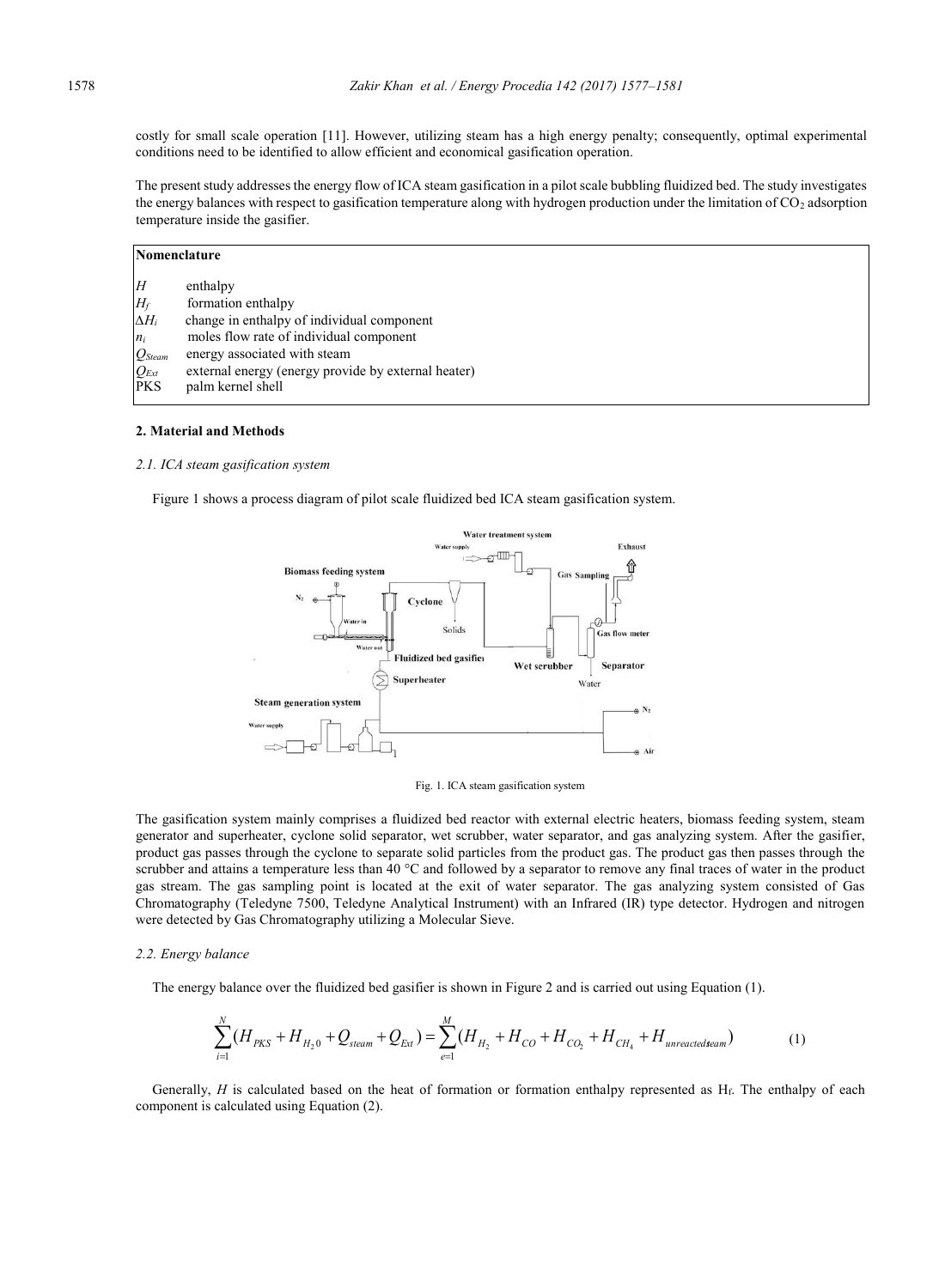$$
H_i = n_i \times (H_{f(i)} + \Delta H_i) \tag{2}
$$

This can be further elaborated in terms of specific capacity,  $C_p$ , along with initial T<sub>1</sub> and T<sub>2</sub> final temperatures.  $\Delta H_i$  is then calculated using Equation (3).

$$
\Delta H_i = \int_{T_i}^{T_2} C_p dT \tag{3}
$$

The values for  $H_f$  and  $C_p$  are given in Appendix A. The energy balance was carried out using eSankey 2.x software.



Fig. 2. Energy balance of integrated catalytic adsorption (ICA) steam gasification of palm kernel shell

#### **3. Results and discussions**

From the energy analysis of the energy inputs into the gasifier, it was found that the energy required for gasification increased from 3.64 to 4.74 kW with an increase gasifier temperature from 600°C to 750°C. The analysis clearly indicates that the required energy increases due to the endothermic nature of the process. Generally, the energy is utilized to heat up the injected steam to the desired reactor temperature, biomass decomposition and associated endothermic reactions i.e. char gasification and methane reforming. As the temperature of the gasifier increases, the energy requirements increase inside the reactor. This increasing energy consumption enhances the product gas yield via endothermic reactions which corresponds to higher energy released in the outlet stream, as shown in Figures 3 and 4. Similarly, high activity of endothermic reactions increase the steam consumption inside the reactor which reduces the energy associated with unreacted steam at the exit of the fluidized bed gasifier. A major part of the energy is released as unreacted steam in the process which can be optimized through heat integration. The increase of external energy requirements with increasing gasification temperature was also observed by Franco et al. [10] for biomass steam gasification in fluidized bed gasifier.



Fig. 3. Energy balance over gasifier at 600°C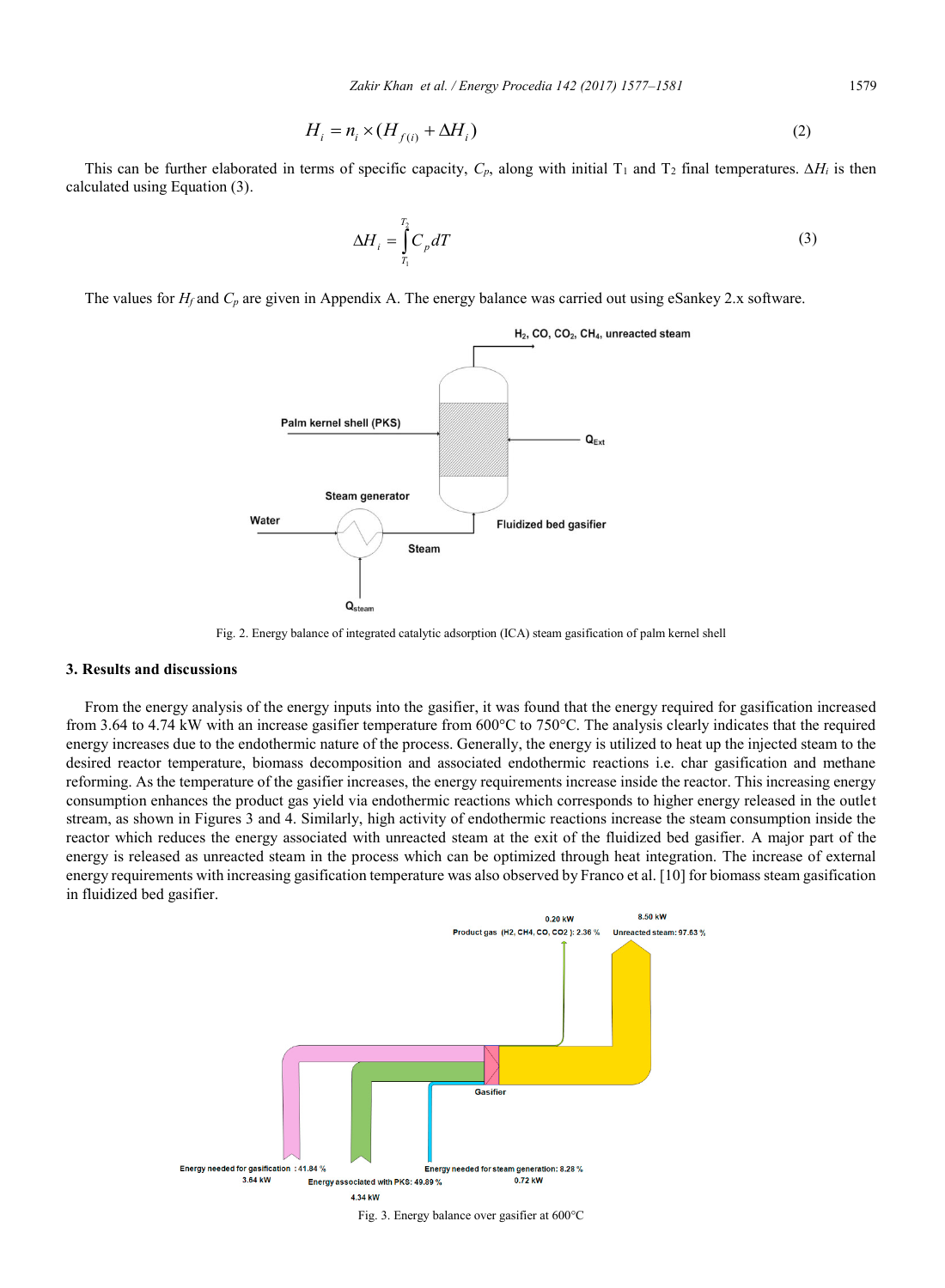

Fig. 4. Energy balance over gasifier at 750°C

Figure 5 shows the product gas composition with the gasification energy required at 600 °C, 675 °C and 750 °C. The energy required first decreased from 600 °C to 675 °C (3.64 kW to 3.41 kW) and then increased at 750 °C (4.74 kW). This may be due to the highly active CO<sub>2</sub> adsorption reaction at 675 °C which can also be verified by maximum H<sub>2</sub> with zero CO<sub>2</sub> concentration. The exothermic nature of the  $CO<sub>2</sub>$  adsorption reaction provides heat for endothermic gasification reactions and reduces the overall energy requirements for the process in the gasifier [12]. Besides, H<sub>2</sub> yield increases with increasing gasification energy and the maximum yield were observed at 750 °C. At high temperature, biomass to gaseous conversion is high and the individual gas component flow rates are higher compared to that at lower temperatures. High temperatures favour endothermic reactions i.e. methane reforming which forms three hydrogen molecules for each methane molecule consumed. This can also be justified by lower methane concentration at high temperature (750 °C). Tar cracking is also an endothermic reaction and may contribute to an increase in hydrogen content in the product gas [13].



Fig. 5. Effect of temperature on product gas composition and required gasification energy at steam to biomass ratio of 1.5 (wt/wt), catalyst to biomass ratio of 0.1 (wt/wt) and fluidization velocity of 0.21 m/s

## **4. Conclusions**

Steam is found to be the most promising gasification agent for hydrogen production as compared to air or pure oxygen. However, steam brings a high energy plenty to the process in terms of required energy for gasification. The present study showed that the process power requirements were overall increased with increasing temperature from 675 to 750  $^{\circ}$ C, whilst a slight drop was observed from 600 °C to 675 °C. This affect contributed to high  $CO<sub>2</sub>$  adsorption at 675 °C which helped to reduce the energy requirements. The unreacted steam carried away the major portion of the energy from the system, capturing and integrating this potential heat loss improves the viability, energy efficiency and economic case for hydrogen production via gasification.

#### **Acknowledgements**

The authors gratefully acknowledge financial and technical support by Universiti Teknologi PETRONAS.